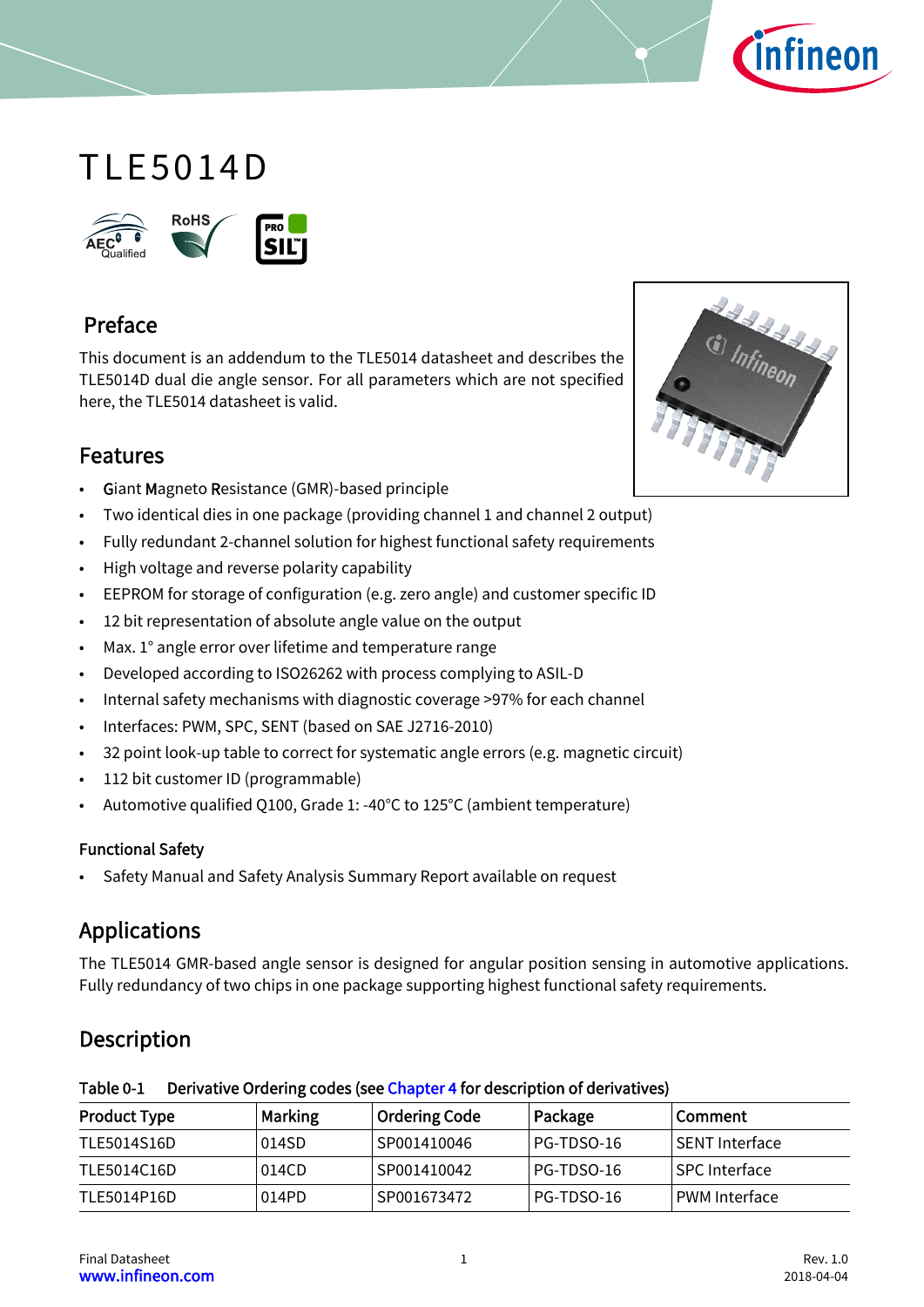

# Table of Contents

| $\mathbf{1}$<br>1.1                               | Pin Description 3                                                                     |  |
|---------------------------------------------------|---------------------------------------------------------------------------------------|--|
| $\overline{2}$                                    |                                                                                       |  |
| $\overline{\mathbf{3}}$                           |                                                                                       |  |
| $\overline{\mathbf{4}}$<br>4.1<br>4.2<br>4.3      | TLE5014C16D 6<br>TLE5014S16D 6<br>TLE5014P16D 7                                       |  |
| 5 <sub>1</sub><br>5.1<br>5.2<br>5.3<br>5.4<br>5.5 | Package Parameters 8<br>Package Outline 9<br>Footprint 10<br>Packing 10<br>Marking 11 |  |
| 6                                                 |                                                                                       |  |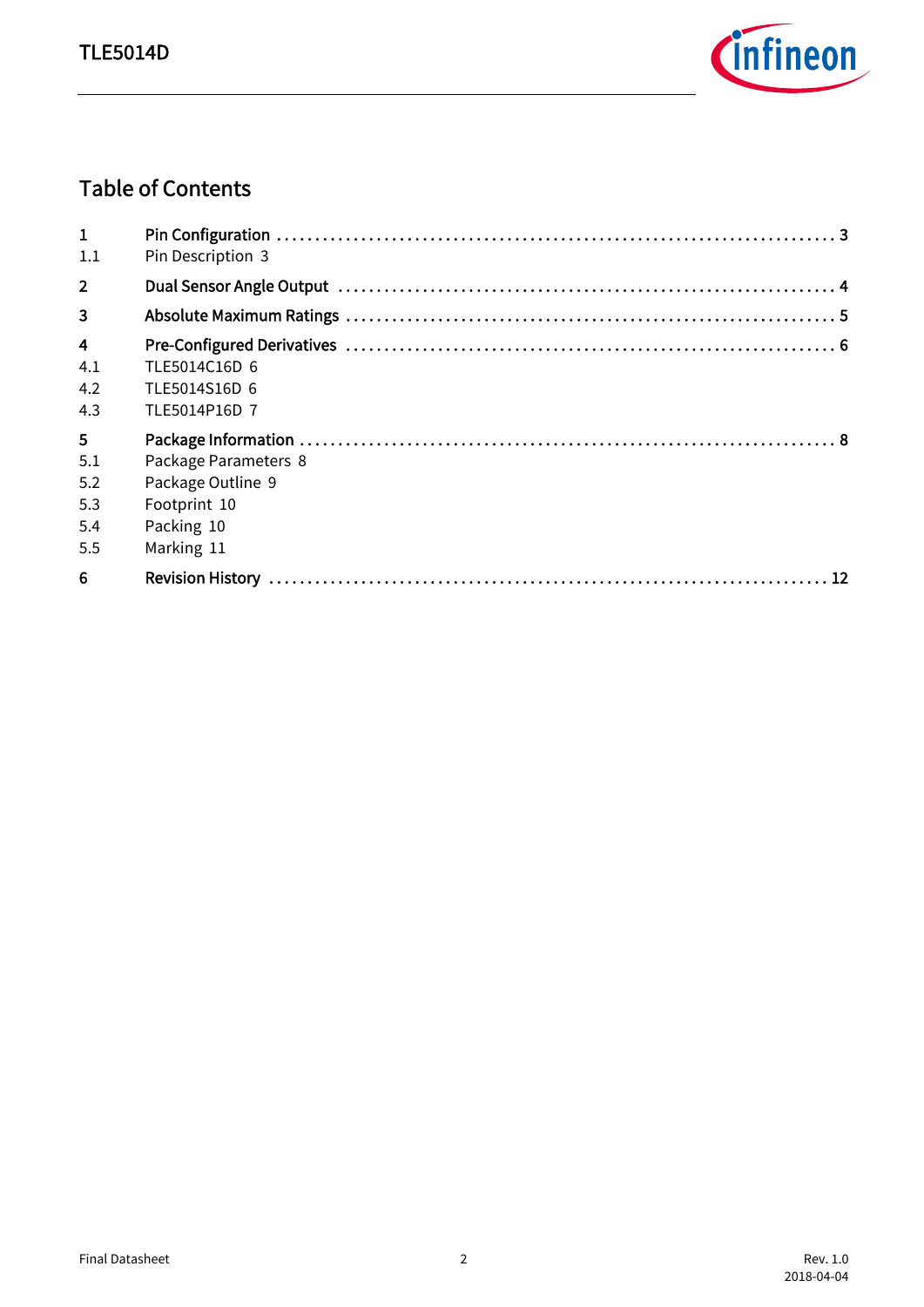

### Pin Configuration

# <span id="page-2-0"></span>1 Pin Configuration



Figure 1-1 Pin configuration (top view)

### <span id="page-2-1"></span>1.1 Pin Description

The following table describes the pin-out of the chip. Pins 1-8 correspond to channel 1 of the sensor (top IC in the package). Pins 9-16 correspond to channel 2 (bottom IC in the package). The two sensors are galvanically decoupled.

| Pin No. | Symbol  | In/Out | <b>Function</b>                                                                                                             |
|---------|---------|--------|-----------------------------------------------------------------------------------------------------------------------------|
| 1       | $IF1-1$ |        | address coding for programming in bus mode,<br>channel 1 (see TLE5014 datasheet)<br>connect to GND for SENT / PWM interface |
| 2       | $IF2-1$ |        | address coding for programming in bus mode,<br>channel 1 (see TLE5014 datasheet)<br>connect to GND for SENT / PWM interface |
| 3       | $IF3-1$ |        | connect to IFC                                                                                                              |
| 4       | VDD-1   |        | supply voltage, positive for channel 1                                                                                      |
| 5       | $GND-1$ |        | supply voltage, ground for channel 1                                                                                        |
| 6       | IFA-1   |        | connect to GND                                                                                                              |
| 7       | $IFB-1$ | I/O    | SENT / SPC / PWM / SICI interface for channel 1                                                                             |
| 8       | $IFC-1$ | O      | address coding for programming in bus mode,<br>channel 1 (see TLE5014 datasheet)<br>connect to IF3                          |

#### Table 1-1 Pin Description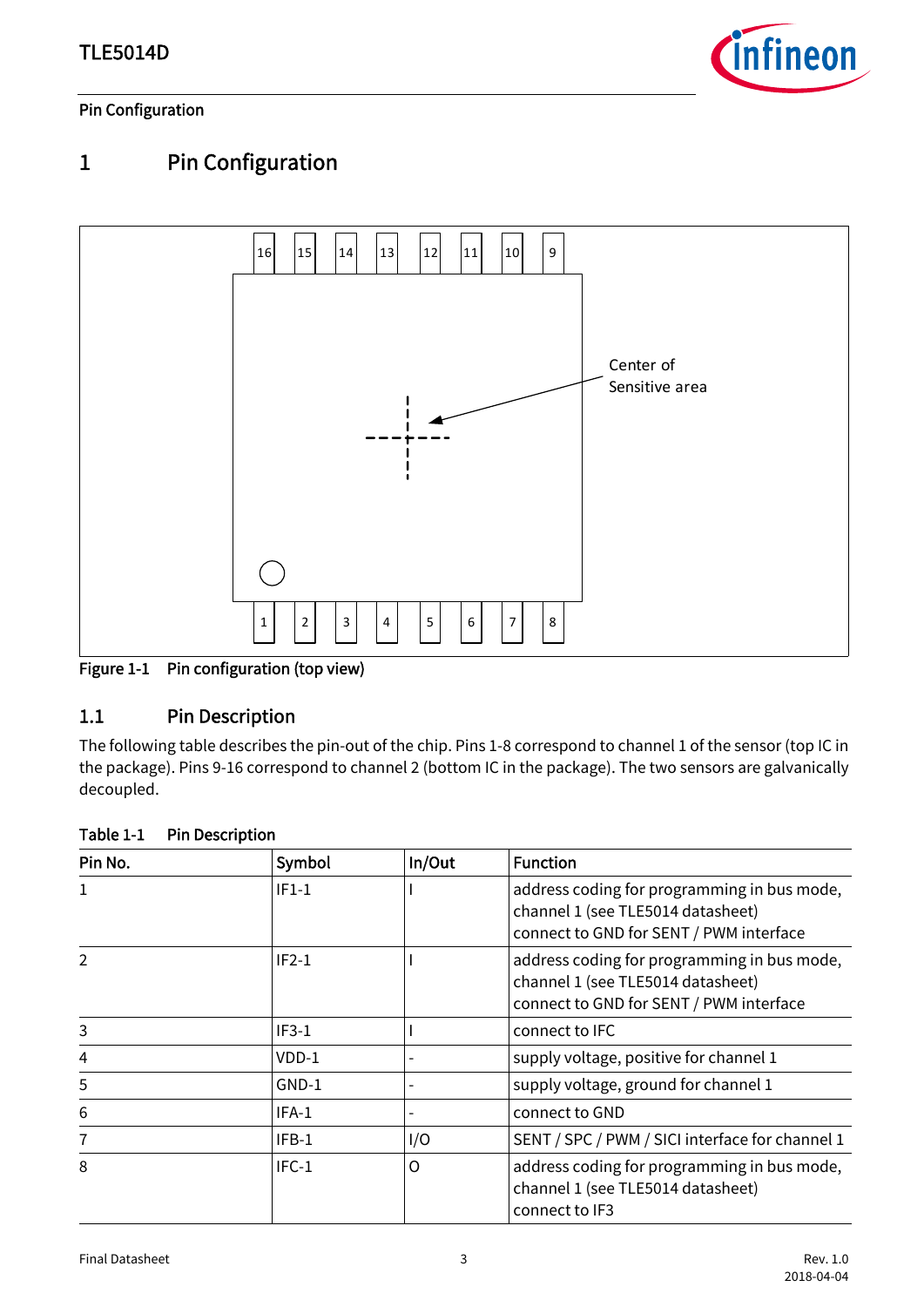

#### Dual Sensor Angle Output

| Pin No. | Symbol  | In/Out | <b>Function</b>                                                                                                             |
|---------|---------|--------|-----------------------------------------------------------------------------------------------------------------------------|
| 9       | IFC-2   | O      | address coding for programming in bus mode,<br>channel 2 (see TLE5014 datasheet)<br>connect to IF3                          |
| 10      | IFB-2   | I/O    | SENT / SPC / PWM / SICI interface for channel 2                                                                             |
| 11      | IFA-2   |        | connect to GND                                                                                                              |
| 12      | GND-2   |        | supply voltage, ground for channel 2                                                                                        |
| 13      | VDD-2   |        | supply voltage, positive for channel 2                                                                                      |
| 14      | $IF3-2$ |        | connect to IFC                                                                                                              |
| 15      | $IF2-2$ |        | address coding for programming in bus mode,<br>channel 2 (see TLE5014 datasheet)<br>connect to GND for SENT / PWM interface |
| 16      | $IF1-2$ |        | address coding for programming in bus mode,<br>channel 2 (see TLE5014 datasheet)<br>connect to GND for SENT / PWM interface |

Table 1-1 Pin Description (cont'd)

# <span id="page-3-0"></span>2 Dual Sensor Angle Output

The bottom sensor element of the Product\_Short is flipped relative to the orientation of the top sensor element Therefore the rotation direction sensed by the bottom element is opposite to the top element. This is advantageous for safety critical applications, as the two sensor elements do generally not output the same angle. [Figure 2-1](#page-3-1) shows the output of the two sensor ICs for a given external magnetic field orientation.



<span id="page-3-1"></span>Figure 2-1 Dual die angle output

For applications where an identical angle output of both ICs is desired, the rotation direction and angle offset of one sensor IC can be reconfigured by changing the settings in the ANG\_BASE register of the EEPROM.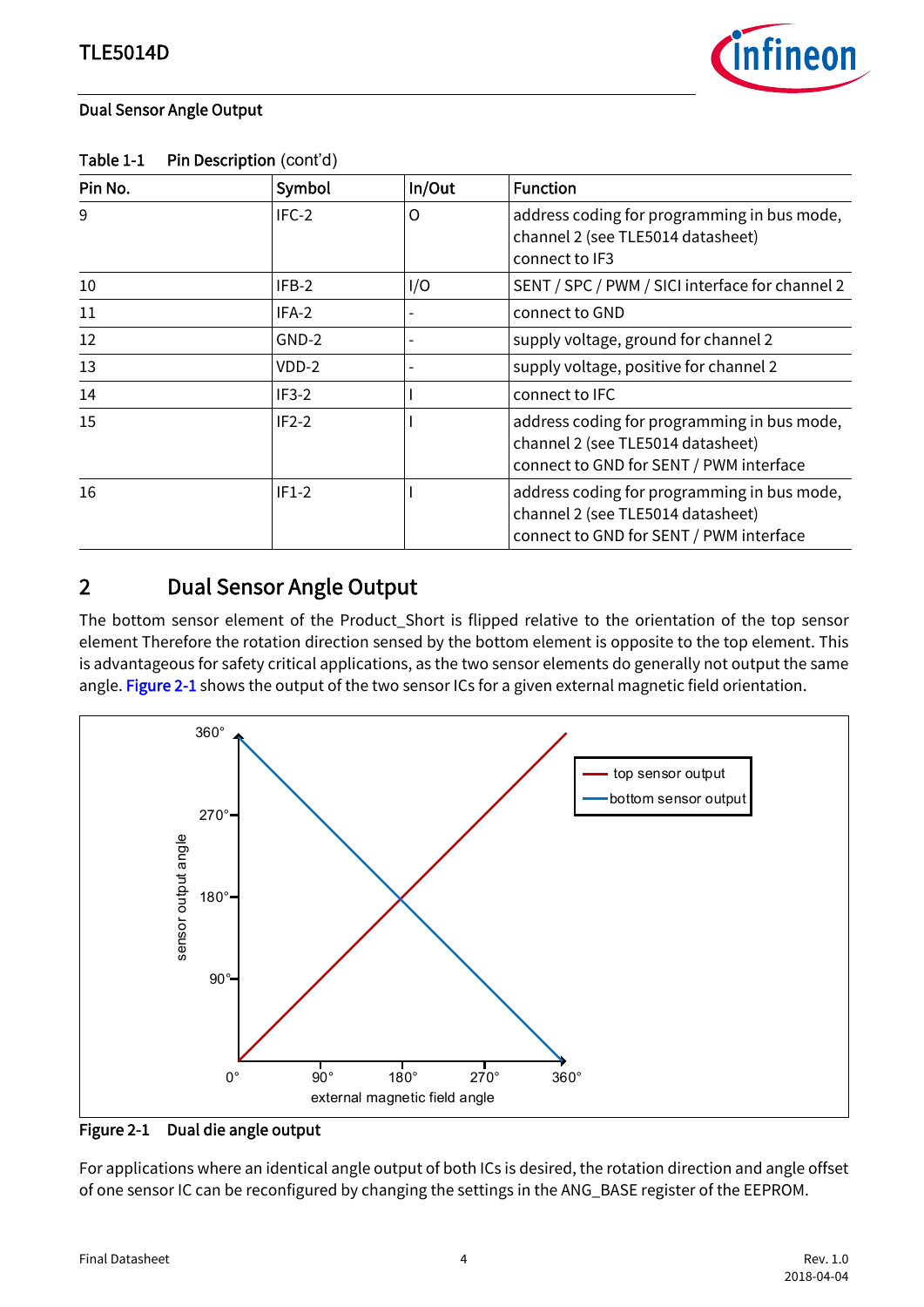

Absolute Maximum Ratings

# <span id="page-4-0"></span>3 Absolute Maximum Ratings

*Attention: Stresses above the max. values listed here may cause permanent damage to the device. Exposure to absolute maximum rating conditions for extended periods may affect device reliability. Maximum ratings are absolute ratings; exceeding only one of these values may cause irreversible damage to the device.*

#### Table 3-1 ESD protection

| Parameter                                                                            | Symbol                      |      | <b>Values</b> |     | <b>Notes</b>                                                              |
|--------------------------------------------------------------------------------------|-----------------------------|------|---------------|-----|---------------------------------------------------------------------------|
|                                                                                      |                             | Min. | Max.          |     |                                                                           |
| Electro-Static-Discharge<br>voltage (HBM), according<br>to<br>ANSI/ESDA/JEDEC JS-001 | $\mathsf{V}_{\mathsf{HBM}}$ |      | $±4.0$ kV     |     | HBM contact discharge<br>for pins VDD, GND, IFB;<br>ground pins connected |
|                                                                                      | $V_{HBM}$                   |      | $\pm 2.0$ kV  |     | HBM contact discharge<br>for all pins,<br>ground pins not connected       |
| Electro-Static-Discharge                                                             | $V_{CDM}$                   |      | $\pm 0.5$ kV  |     | for all pins except corner pins                                           |
| voltage (CDM), according<br>to JESD22-C101                                           |                             |      | ±0.75         | kV. | for corner pins only                                                      |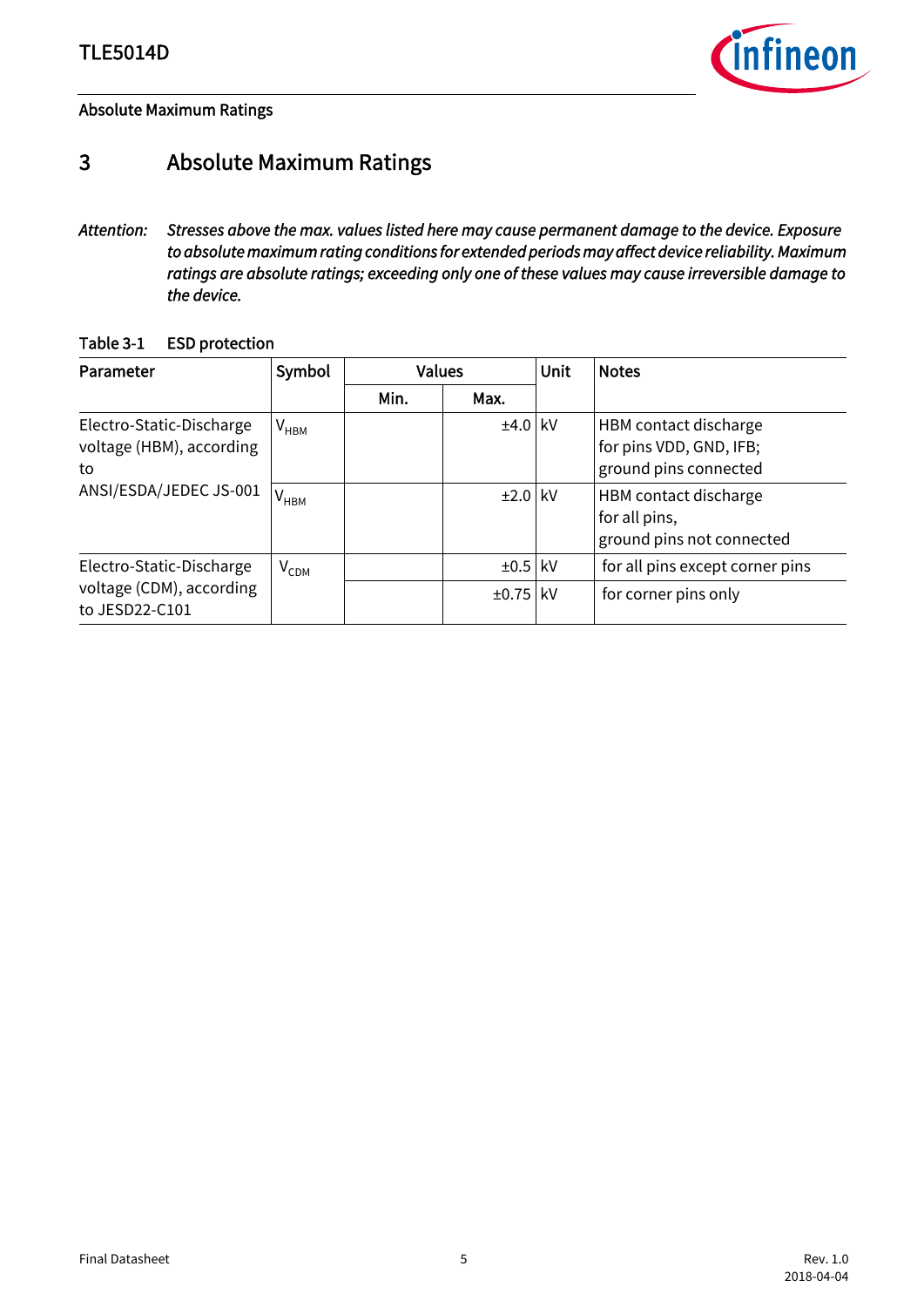

#### Pre-Configured Derivatives

# <span id="page-5-1"></span><span id="page-5-0"></span>4 Pre-Configured Derivatives

Derivatives of the TLE5014D are available with different pre-configured register settings for specific application ("settings"). For each derivative with such settings, the interface type is locked and cannot be changed. Only the derivatives with such settings have been released for production by Infineon.

Other settings/parameters for other applications could be adjusted but such adjusted settings would not have been released for production by Infineon.

Furthermore, the available safety analysis and safety manual does only include these preconfigured derivatives.

#### <span id="page-5-2"></span>4.1 TLE5014C16D

The sensor has SPC as predefined interface which is locked and cannot be changed.

The predefined SPC configuration of TLE5014C16D is shown below:

Table 4-1 SPC Derivative Configuration TLE5014C16D

| Interface  | <b>SPC unit time</b> | <b>SPC low time</b> | <b>SPC Trigger</b> | <b>Short Serial Message</b> |
|------------|----------------------|---------------------|--------------------|-----------------------------|
| <b>SPC</b> | 2.5 <sub>µ</sub>     | 5UT                 | constant 90UT      | enabled                     |

Table 4-2 SPC Derivative Configuration TLE5014C16D

| <b>Rolling Counter</b> | Rolling Counter in CRC   Look-up Table |                        | <b>SPC ID</b>   | Output driver                     |
|------------------------|----------------------------------------|------------------------|-----------------|-----------------------------------|
| enabled                | disabled                               | enabled, preconfigured | 00 <sub>R</sub> | open drain w/<br>controlled slope |

Following parameters and values are allowed to modify:

- SPC unit time: 1.5µs / 2.5µs
- Short serial message: enable / disable
- Rolling counter in CRC: enable /disable
- SPC ID: 0 / 1 / 2 / 3

#### <span id="page-5-3"></span>4.2 TLE5014S16D

The sensor has SENT as predefined interface which is locked and cannot be changed.

The predefined SENT configuration of TLE5014S16D is shown below:

#### Table 4-3 SENT Derivative Configuration TLE5014S16D

| Interface   | <b>SENT unit time</b> | <b>SENT low time</b> |                              | SENT Protocol Type Short Serial Message |
|-------------|-----------------------|----------------------|------------------------------|-----------------------------------------|
| <b>SENT</b> | 3.0µs                 | 5UT                  | single secure sensor enabled |                                         |

#### Table 4-4 SENT Derivative Configuration TLE5014S16D

| <b>SENT Error Indication</b> | SENT Data Range   Pause Pulse   Look-up Table |         |                                          | Output driver |
|------------------------------|-----------------------------------------------|---------|------------------------------------------|---------------|
| error code 4091 enabled      | 14088                                         | enabled | $ $ enabled, preconfigured $ $ push/pull |               |

Following parameters and values are allowed to modify:

- Short serial message: enable / disable
- Pause pulse: enable /disable
- SENT Protocol Type: Standard / Single Secure Sensor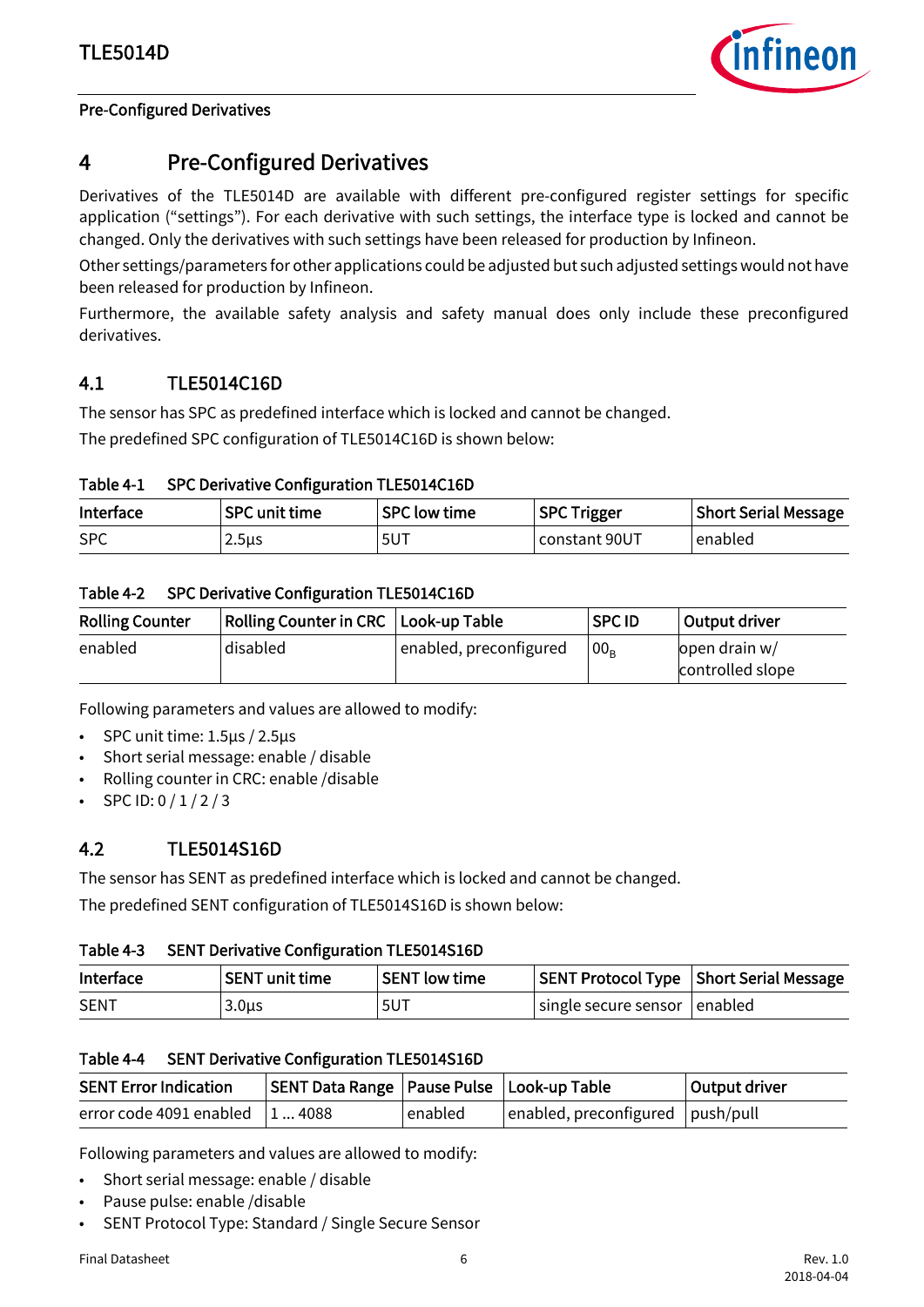## TLE5014D



#### Pre-Configured Derivatives

• SENT Error Indication: enable (data range: 1 ... 4088 , error code: 4091) / disable (data range: 0 ... 4095, no error code)

#### <span id="page-6-0"></span>4.3 TLE5014P16D

The sensor has PWM as predefined interface which is locked and cannot be changed.

#### Table 4-5 PWM Derivative Configuration TLE5014P16D

| Interface  | <b>PWM Frequency</b> | <b>PWM Data Range</b> | <b>PWM Fault</b><br>indication | <b>PWM BIST Error or</b><br><b>Reset Indication</b> |  |
|------------|----------------------|-----------------------|--------------------------------|-----------------------------------------------------|--|
| <b>PWM</b> | 200Hz                | $12.5\%$ 87.5%        | 5%                             | 95%                                                 |  |

#### Table 4-6 PWM Derivative Configuration TLE5014P16D

| <b>PWM Starting Level</b><br>Look-up Table |                        | Output driver |
|--------------------------------------------|------------------------|---------------|
| high (rising edge)                         | enabled, preconfigured | push/pull     |

• To be compliant with the existing safety analysis no change of above parameters is allowed unless authorized by Infineon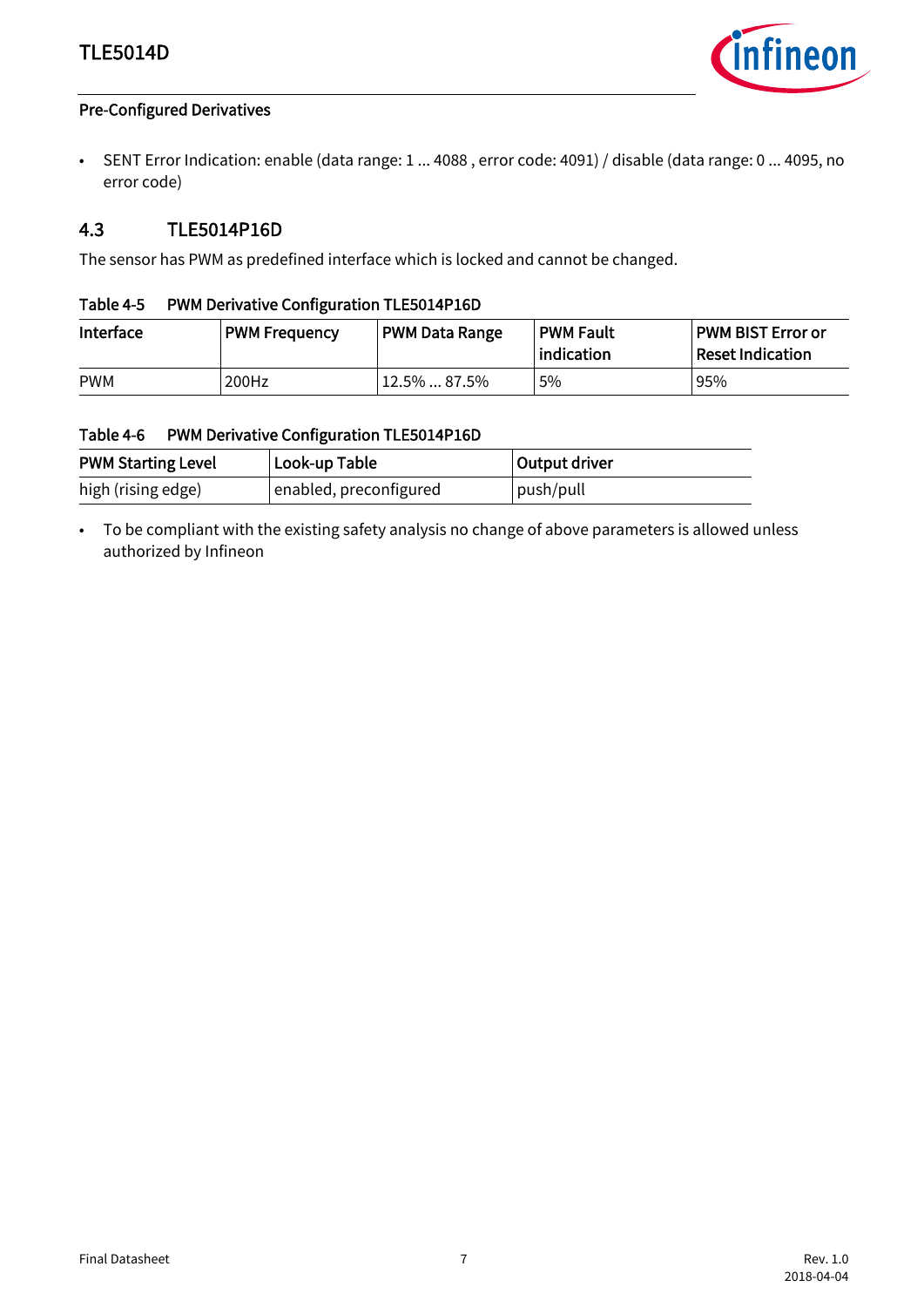<span id="page-7-2"></span>

# <span id="page-7-0"></span>5 Package Information

The device is qualified with a MSL level of 3. It is halogen free, lead free and RoHS compliant.

### <span id="page-7-1"></span>5.1 Package Parameters

#### Table 5-1 Package Parameters

| Parameter                  | Symbol           | <b>Limit Values</b> |      | Unit | <b>Notes</b> |                                                          |
|----------------------------|------------------|---------------------|------|------|--------------|----------------------------------------------------------|
|                            |                  | Min.                | Typ. | Max. |              |                                                          |
| Thermal resistance         | $R_{thJA}$       |                     |      | 120  | K/W          | Junction to $air1$ , only one<br>chip is active          |
|                            |                  |                     |      | 100  | K/W          | Junction to air <sup>1)</sup> , both chips<br>are active |
|                            | $R_{thJC}$       |                     |      | 45   | K/W          | Junction to case                                         |
|                            | $R_{thJL}$       |                     |      | 70   | K/W          | Junction to lead                                         |
| Moisture Sensitively Level | MSL <sub>3</sub> |                     |      |      |              | $260^{\circ}C^{2}$                                       |
| Lead Frame                 | Cu               |                     |      |      |              |                                                          |
| Plating                    | Sn 100%          |                     |      |      |              | $>7 \mu m$                                               |

1) according to Jedec JESD51-7

2) suitable for reflow soldering with soldering profiles according to JEDEC J-STD-020E (December 2014)

#### Table 5-2 Position of the die in the package

| Parameter                         | Symbol | <b>Limit Values</b> |      |      | Unit    | <b>Notes</b>                                                         |
|-----------------------------------|--------|---------------------|------|------|---------|----------------------------------------------------------------------|
|                                   |        | Min.                | Typ. | Max. |         |                                                                      |
| Tilt                              |        |                     |      | ±3   | $\circ$ | in respect to the z-axis and<br>reference plane (see<br>Figure 5-1), |
| Rotational displacement           |        |                     |      | ±3   | $\circ$ | in respect to the reference<br>axis (see Figure 5-1)                 |
| Placement tolerance in<br>package |        |                     |      | ±100 | um      | in x and y direction, for each<br>die in the package                 |



<span id="page-7-3"></span>Figure 5-1 Tolerance of the die in the package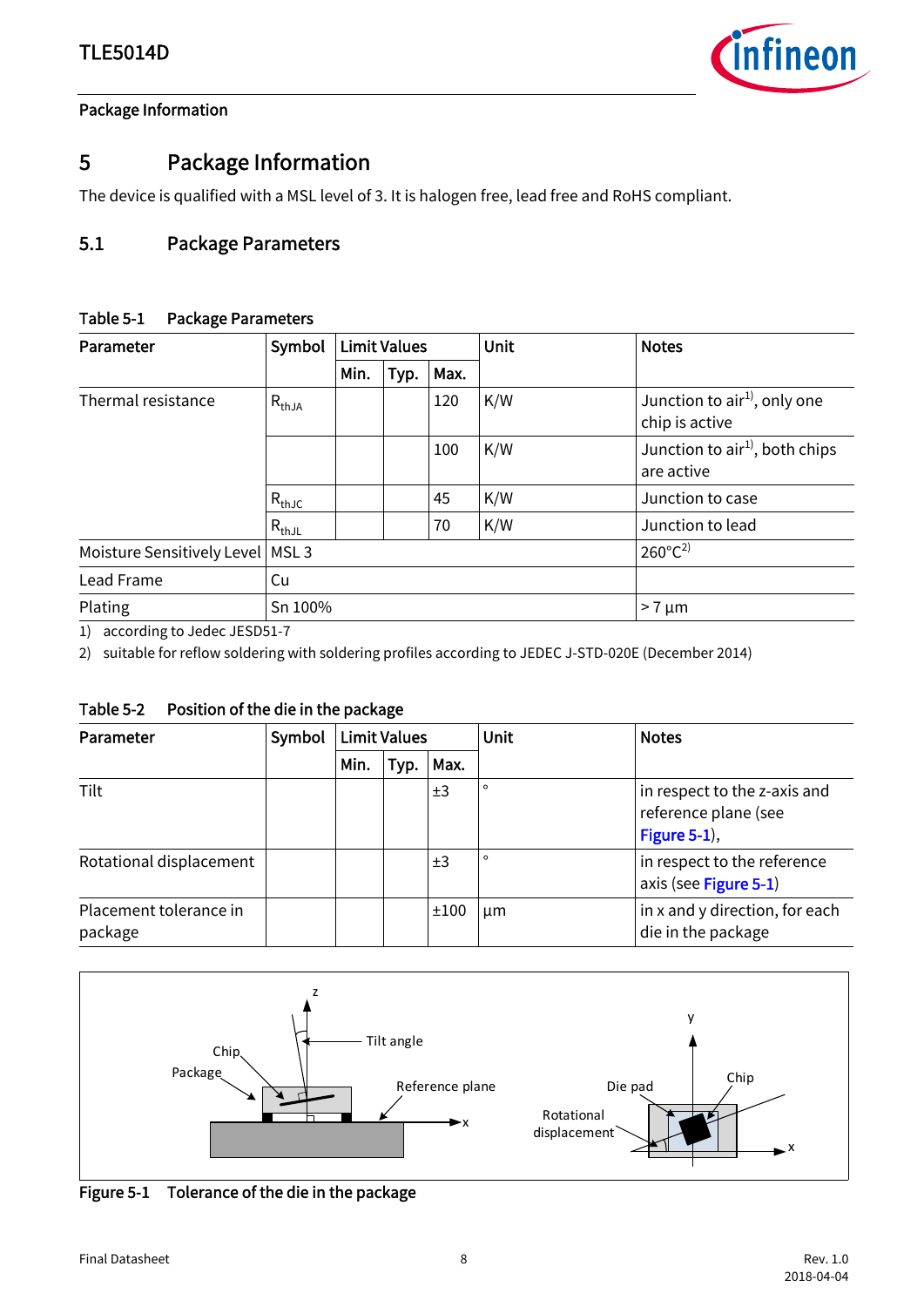

## <span id="page-8-0"></span>5.2 Package Outline



Figure 5-2 PG-TDSO-16 package dimension



Figure 5-3 Position of sensing element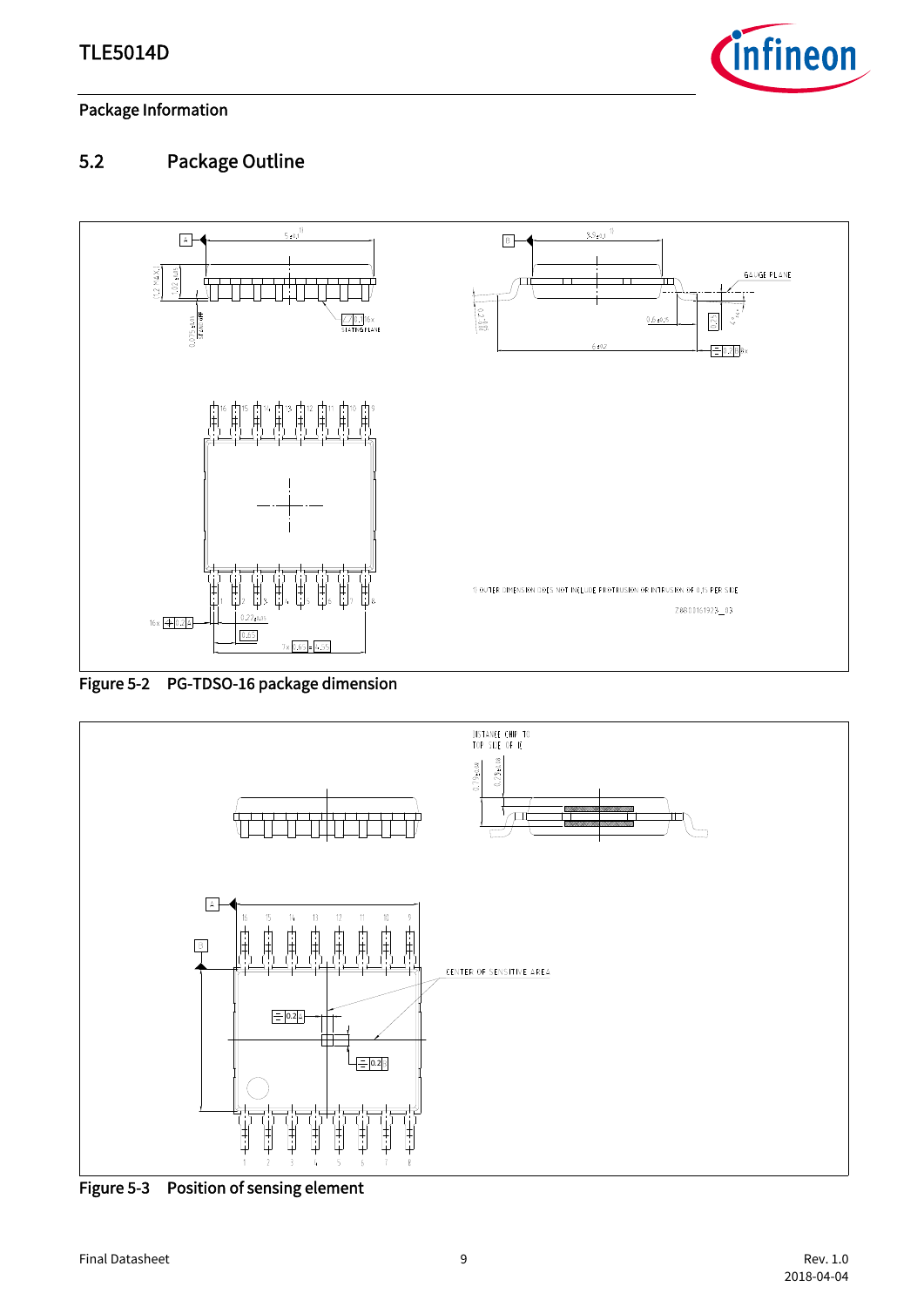

# <span id="page-9-0"></span>5.3 Footprint



# <span id="page-9-1"></span>5.4 Packing



Figure 5-5 Tape and Reel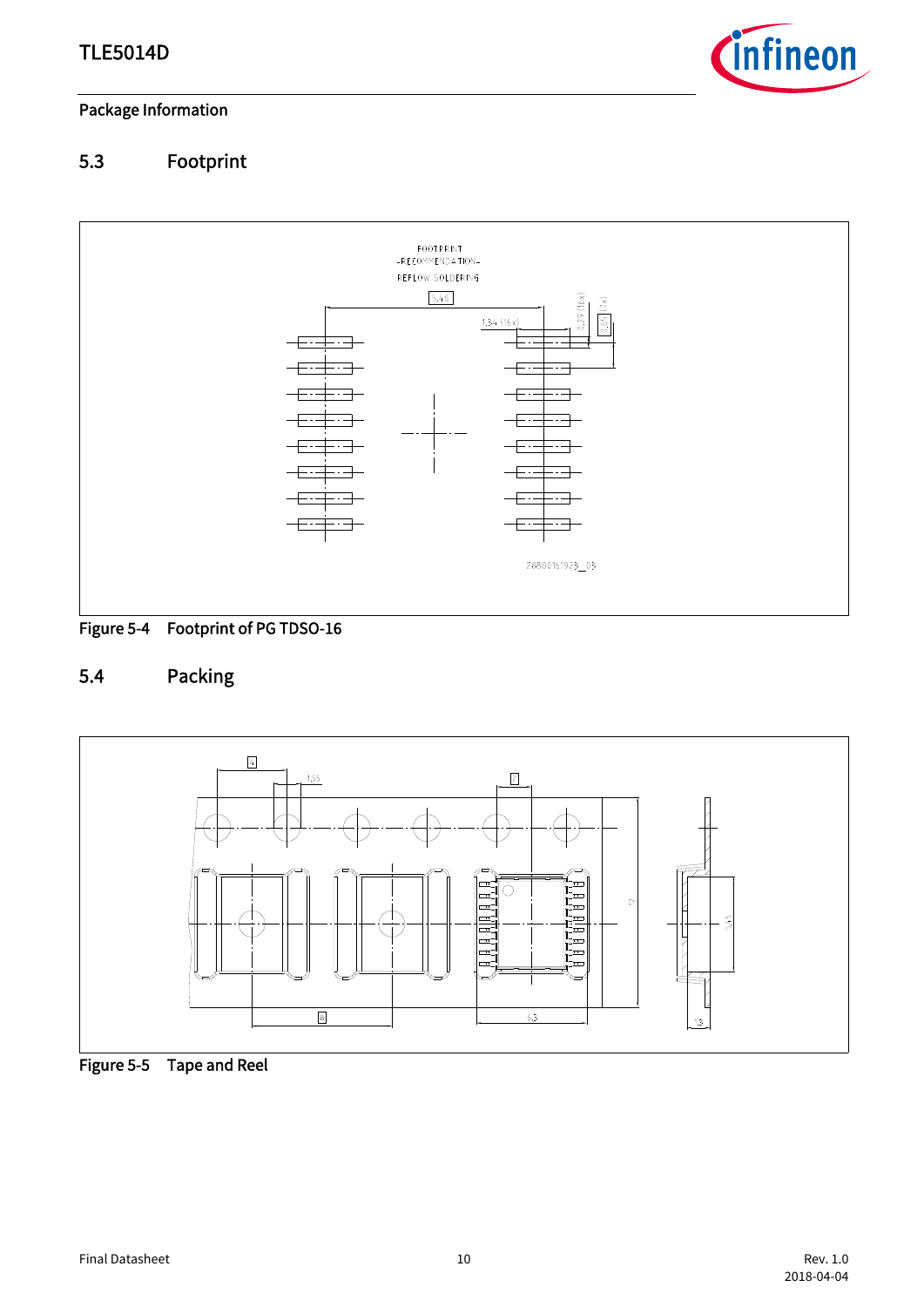

## <span id="page-10-0"></span>5.5 Marking



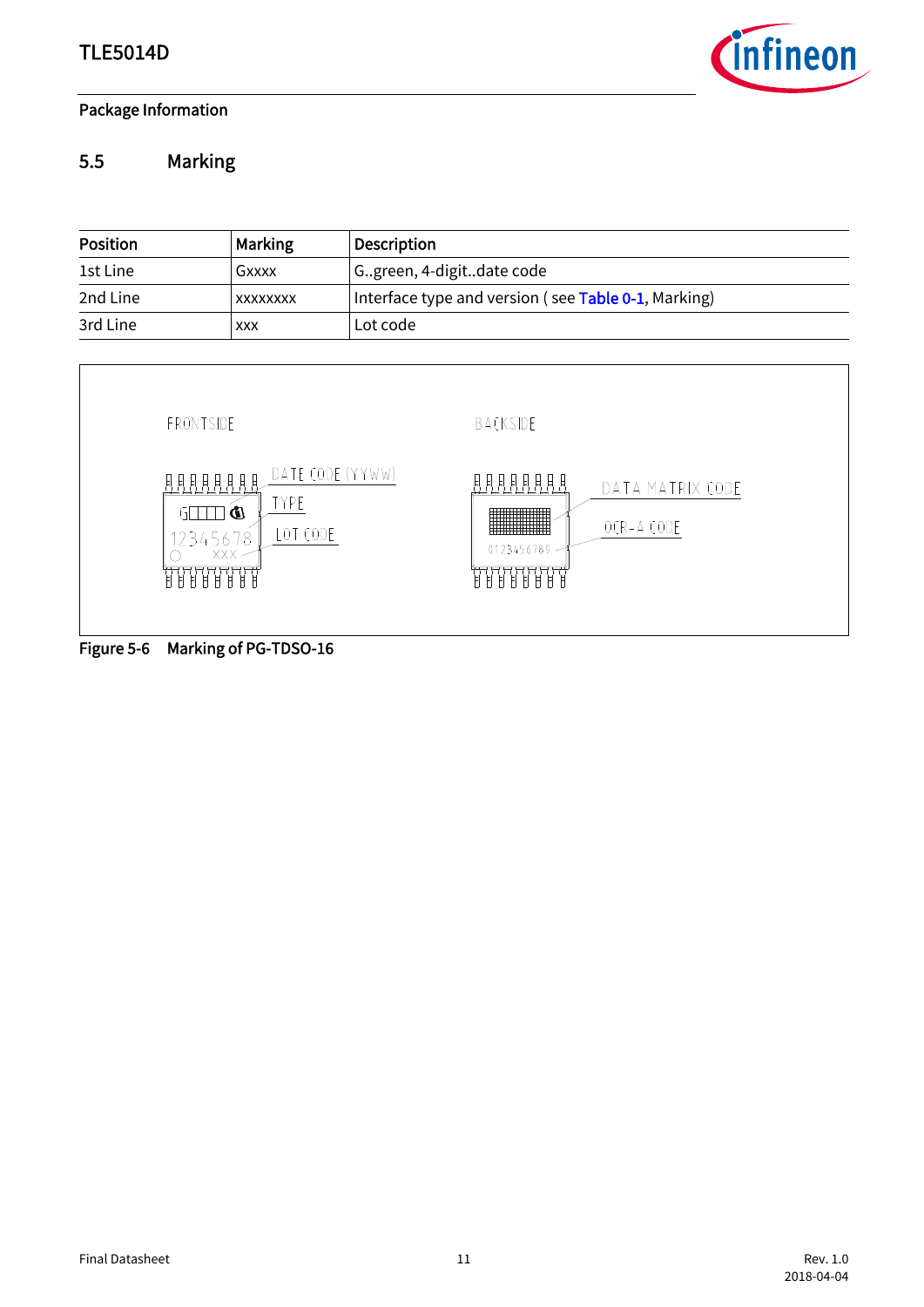

Revision History

# <span id="page-11-0"></span>6 Revision History

| Revision | Date       | Changes         |  |  |  |  |
|----------|------------|-----------------|--|--|--|--|
| 1.0      | 2018-03-26 | initial version |  |  |  |  |
|          |            |                 |  |  |  |  |
|          |            |                 |  |  |  |  |
|          |            |                 |  |  |  |  |
|          |            |                 |  |  |  |  |
|          |            |                 |  |  |  |  |
|          |            |                 |  |  |  |  |